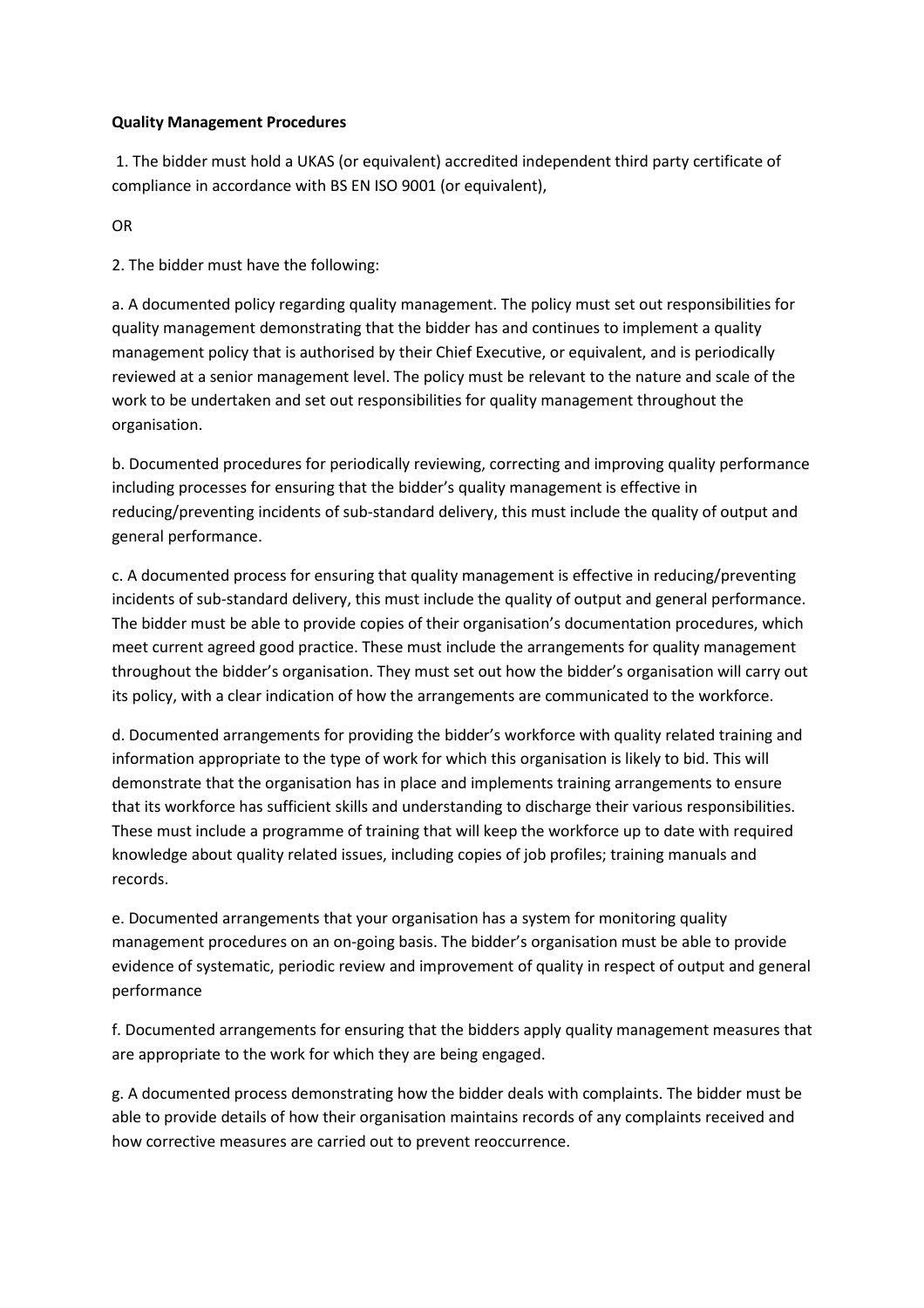# **Health and Safety Procedures**

1. The bidder must hold a UKAS (or equivalent), accredited independent third party certificate of compliance in accordance with BS OHSAS 18001 (or equivalent) or have, within the last 12 months, successfully met the assessment requirements of a construction-related scheme in registered membership of the Safety Schemes in Procurement (SSIP) forum.

OR,

2.a The bidder must have a regularly reviewed and documented policy for Health and Safety (H&S) management, endorsed by the Chief Executive Officer, or equivalent. The policy must be relevant to the nature and scale of the work and set out responsibilities for H&S management at all levels within the organisation. The policy must be relevant to the nature and scale of your operations and set out your company's responsibilities of health and safety management and compliance with legislation.

Note - Organisations with fewer than five employees are not required by law to have a documented policy statement.

b. A documented process demonstrating the bidder's arrangements for ensuring that H&S measures are effective in reducing/preventing incidents, occupational ill-health and accidents. This must provide details of the arrangements for H&S management that are relevant to the nature and scales of the requirement.

c. A documented procedure how the bidder obtains access to competent Health and Safety advice and assistance. This must demonstrate evidence of how the bidder's organisation obtains access to competent Health and Safety advice.

d. Documented arrangements for providing the bidder's workforce with training and information appropriate to the type of work of which the organisation is likely to bid. This must provide evidence that the bidder has in place and implements, training arrangements to ensure that its workforce has sufficient skills and understanding to discharge the various duties. This will provide details of staff health and safety training arrangements and how relevant information is communicated to staff. This must also include a description of arrangements for keeping the workforce updated on legislation and good H&S practice applicable throughout the organisation.

e. A documented procedure describing what H&S or other relevant qualifications and experience the bidder's workforce has, in order to implement the H&S policy to a standard appropriate for the work for which the organisation is likely to bid. This must demonstrate that the workforce possesses suitable qualifications and experience for the tasks assigned to them, unless there are specific situations where they need to work under controlled and competent supervision, e.g. trainees.

f. Documented arrangements for checking, reviewing and where necessary, improving the bidders H&S performance. This must demonstrate that the bidder's organisation has in place, and implements, a system of monitoring H&S procedures on an ongoing basis and for periodically reviewing and updating that system as necessary.

g. Documented arrangements for involving the bidder's workforce in the planning and implementation of H&S measures. This must demonstrate that the bidder has in place, and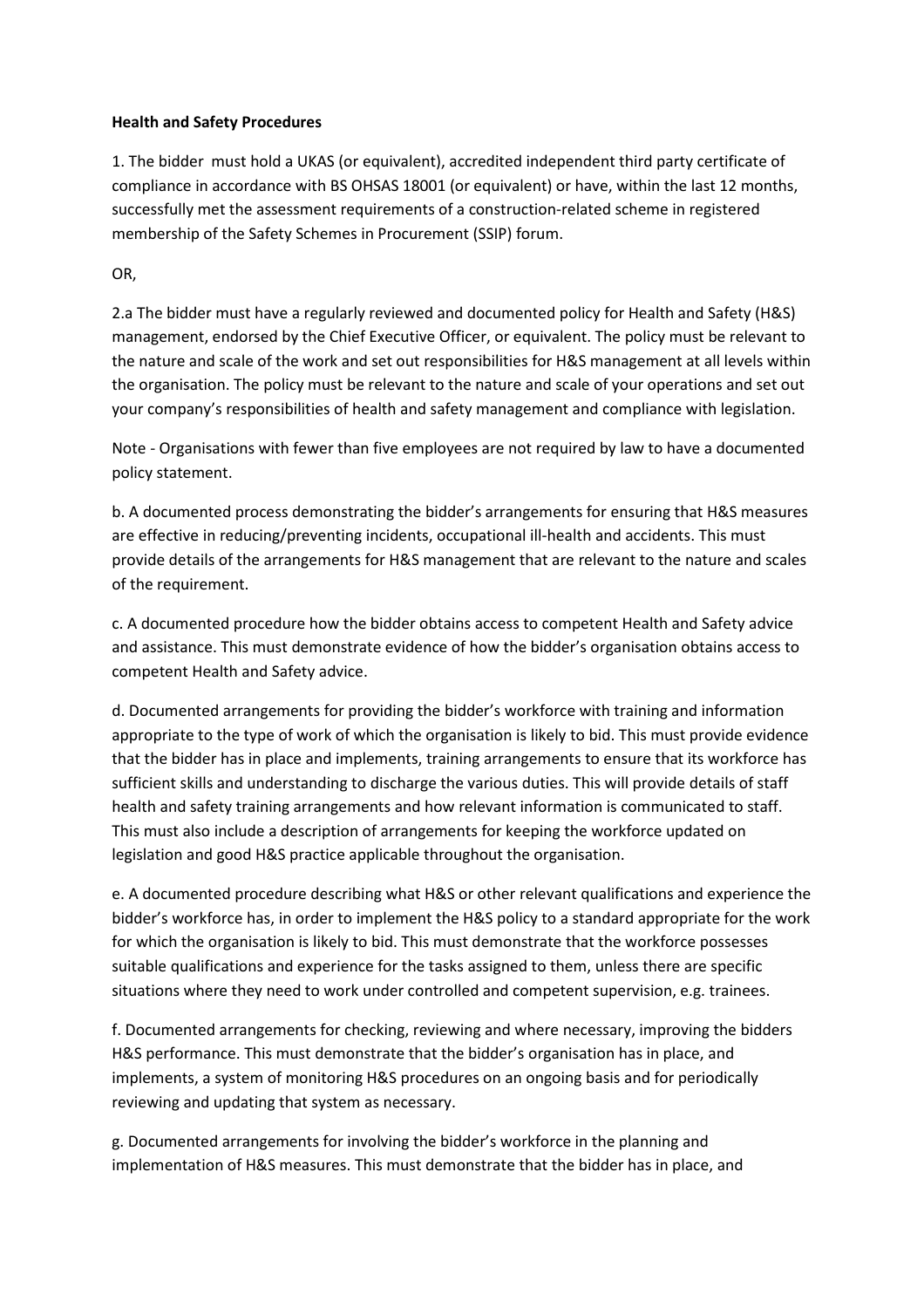implements, a means of consulting its workforce on H&S matters and show how workforce comments, including complaints, are taken into account.

h. Documented procedures for recording accidents/incidents and undertaking follow-up action. This will include records of accident rates and frequency for all RIDDOR reportable events for at least the last 3 years. It must demonstrate a system for reviewing significant incidents, and recording action taken as a result including action taken in response to enforcement.

i. Documented arrangements for ensuring that the bidder's suppliers apply H&S measures to a standard appropriate to the work for which they are being engaged. This must demonstrate that the bidder's organisation has, and implements, arrangements for monitoring suppliers' H&S procedures, and for ensuring that H&S performance appropriate for the work undertaken is delivered throughout the whole of your organisation's supply chain.

j. Documented arrangements for carrying out risk assessments capable of supporting safe methods of work and reliable contract delivery where necessary. This must demonstrate that the bidder has in place, and implements, procedures for carrying out risk assessments and for developing and implementing safe systems of work ("method statements"), and be able to provide relevant indicative examples. The identification and control of any significant occupational health issues must be prominent.

Note - Organisations with fewer than five employees are not required by law to record risk assessments.

k. Documented arrangements for co-operating and co-ordinating the bidder's work with other suppliers. This must provide an explanation of how co-operation and co-ordinating of the work is achieved in practice, and how other organisations are involved in drawing up method statements/safe systems of work etc. including arrangements for response to emergency situations. This must include details of how comments and input from your suppliers will be taken into account and how external comments including any complaints, will be responded to.

## l. FOR CONSTRUCTION/WORKS CONTRACTS ONLY

Documented arrangements for ensuring that on-site welfare provision meets legal requirements and the needs/expectations of the bidder's employees. This must demonstrate that suitable welfare facilities will be in place before starting work on site, whether provided by site specific arrangements or the bidder's own organisational measures.

m. You must meet any health and safety requirements placed upon you by law.

## **Environmental Management Procedures**

1. The Bidder must hold a UKAS (or equivalent) accredited independent third party certificate of compliance with BS EN ISO 14001 (or equivalent) or a valid EMAS (or equivalent) certificate,

OR